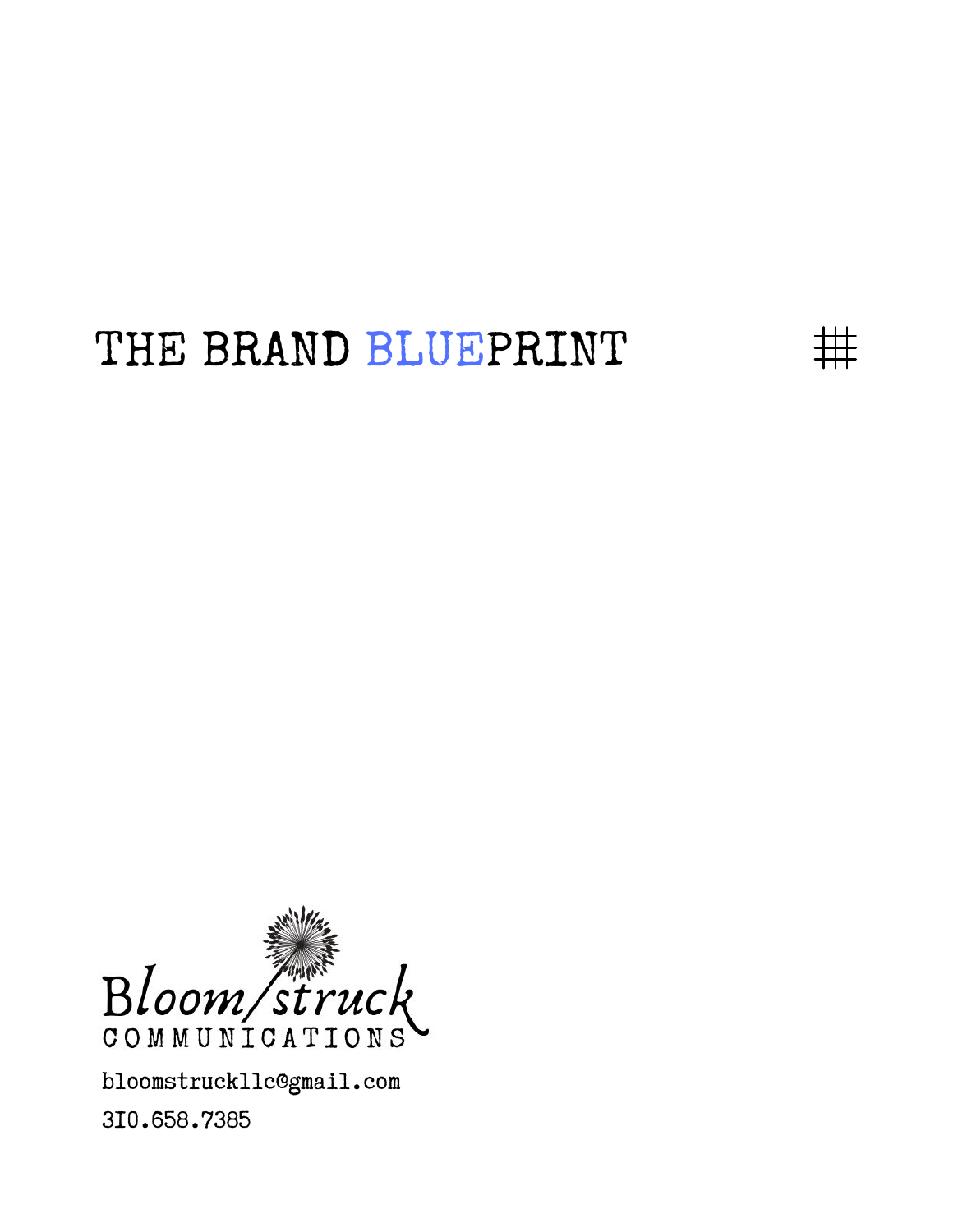## THE BRAND BLUEPRINT

₩

For whatever reason, you need a brand, aka a logo and all the other fun stuff that comes with it, so that you can go conquer your own corner of the world. We can certainly help.

In the following pages, you'll find questions you should be asking yourself as you endeavor to launch a brand. We'll be asking you these questions to gain a sense of direction for our creative juices to flow, but also to begin a dialogue about how you might gain traction and really make the most of the opportunity you have.

The last page is a checklist of the array of brand assets we can create for you. It will be helpful to review and narrow down options so that we can deliver our best work.

Now get started. Your **Brand Blueprint** is waiting.

### **+ Who, What, Why?**

Every business owner or group lead should be able to answer the 'WHO? WHAT? WHY?' Why are you doing this? Why this business? Why does it matter to you? What are you selling? What is your service or product? Who is your target? Who is your competitor?

### **+ What goals do you have?**

What are your short- and long-term goals for your brand? Give us tangible details. It may be more than sales; it may be influence or an award you're aiming for!

### **+ How will you describe your brand?**

There is your company name, but do you have a tagline? What about an elevator pitch? We suggest you have 1-3 sentences to concisely describe what you're up to.

### **+ How will people find you?**

Will we find you on Google? Do you believe referrals and reviews are key?

### **+ Tell us more about the details...**

Choose 2-3 words to describe the 'vibe' of your brand. Do you have a specific color palette in mind? What about a font? If you're feeling super sassy, describe your brand using your senses. Besides its look, what does it taste like? Feel like? Smell like? Sound like?

### **+ What social media platforms will support you best?**

We recommend choosing 2-3 apps to master! Do you have time to manage a schedule of posts?